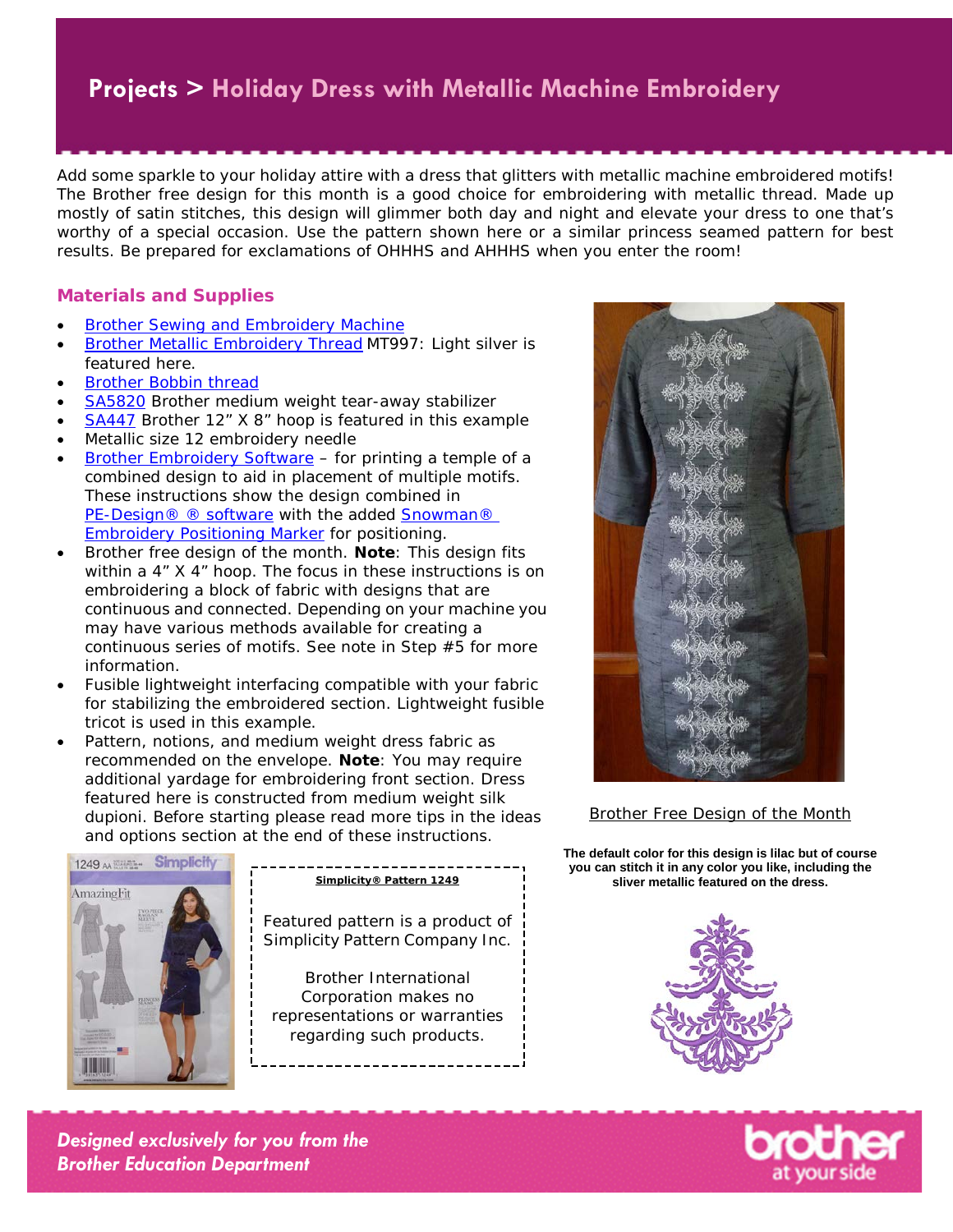#### **Steps to Embroider Front of Dress**

- 1. Cut apart all the required pattern pieces for your size. Select pattern piece for the center front section. Use the general method described below to determine the size of the oversized section you need to cut in order to embroider the front section of the dress:
- Rotate and combine designs using PE-Design® software, add a Snowman® Embroidery Positioning Marker in print options and print template for your selected hoop.
- Since sizes and patterns vary it is not possible to present a specific size for cutting this oversized section. You need to make sure you have enough fabric both lengthwise and widthwise to stitch all the motifs and hoop so that the fabric and stabilizer completely fill the hoop each time. In this example for a size 10 dress it took 11 repeats with a set of two motifs placed side by side to fill the area for the center front. Using PE-Design® software the designs were rotated and combined to stitch multiple motifs in the 8-inch X 12-inch hoop. It took four hoopings to complete the strip. Three hoopings with three combined motifs and one with two combined motifs. See **Figure #1a and Figure #1b**.
- When rotated, each motif measures 3.43-inches wide X 3.02-inches high. Measure for the amount of motifs you need to cover the area on your pattern add them together, and then figure an approximate size by adding several inches to both the length and the width. It's better to have excess than run short. Printing a life size template of the design will help to figure size of the strip but you can also choose to measure the motif and compare with your pattern to determine size.



**Figure #1a**

**Figure #1b**

**Blue line indicates center front of pattern. Red arrows indicate each hoop section. Be sure to leave room for all seam and hem allowance.**



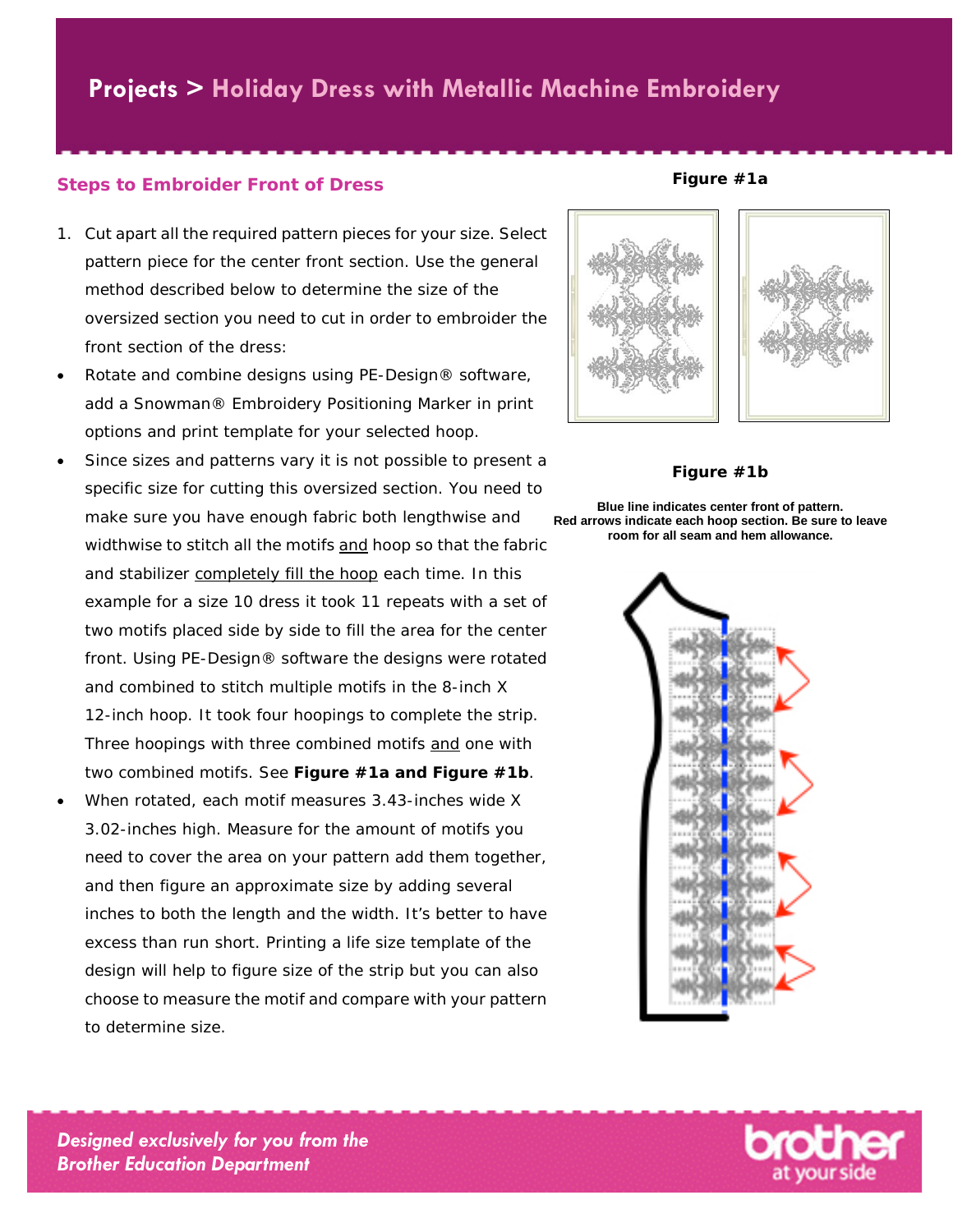- In this example the strip measures 13-inches wide X 44-inches long, with approximately 4-inches excess at the top and bottom of the strip. Check to make sure that motif fits within your center front section. You may find it necessary to resize your embroidery design slightly, or alter the pattern size slightly so the design fits.
- Cut a piece of the fusible interfacing to match your strip. Fuse to the wrong side following manufacturers directions. See **Figure #2**.
- 2. Determine the position for the first section of embroidery by placing the pattern on the strip along with the printed template.



3. Layer tear away stabilizer on the wrong side of fabric and hoop the first section with marker in approximate center of hoop. Please see note following step 5 for more information on stitching continuous designs. See **Figure #3** for embroidery steps used in this example.









**Figure #3**

**Select icon to scan the template and recognize the center point of Snowman® Embroidery Positioning Marker. When using this method you do not need to hoop precisely as the machine will adjust the position, and even rotate the design as necessary so it sews out exactly the way you position your template.**





**Remove template. Use camera function to scan the adjusted design and further fine tune position if desired.**



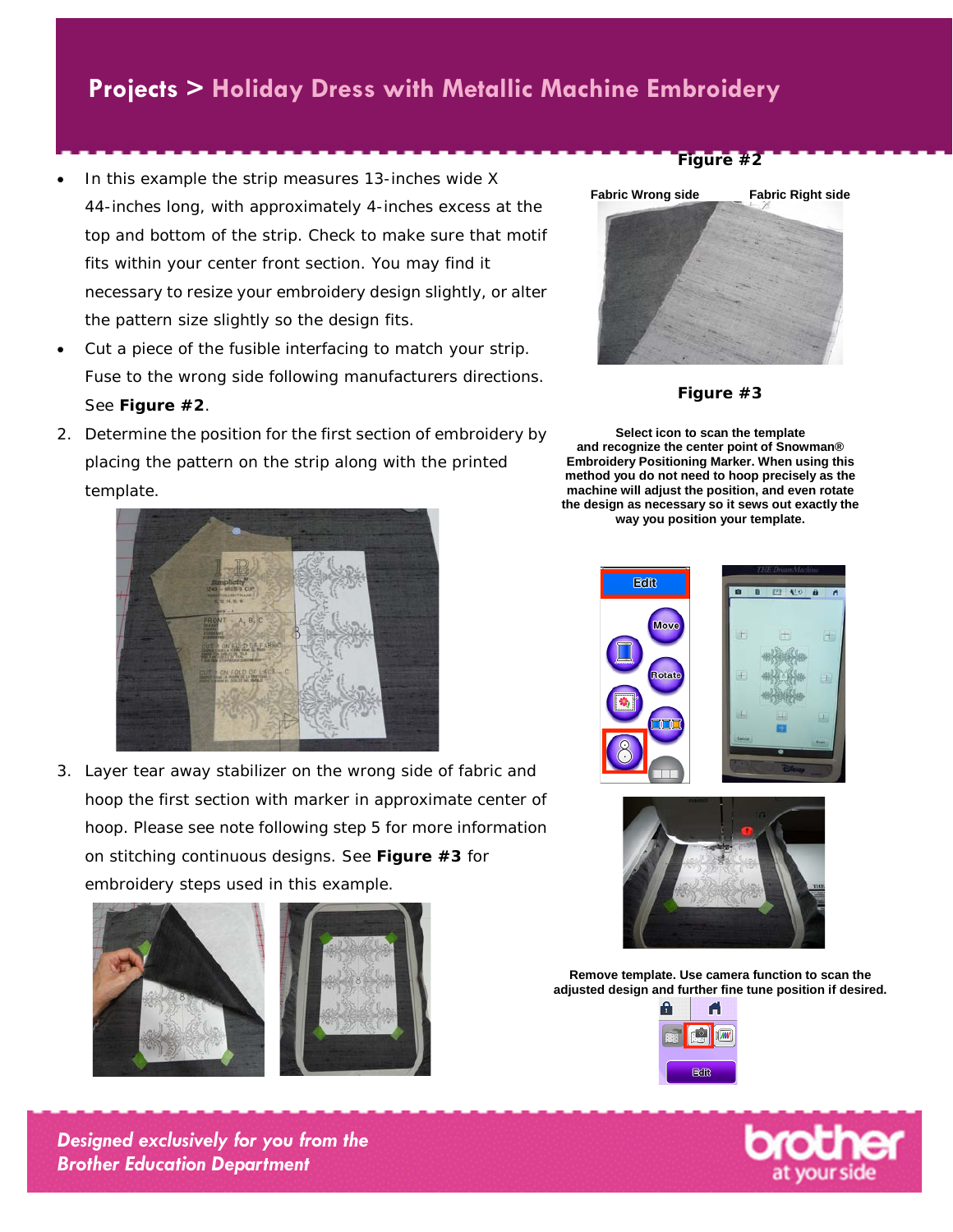4. Begin embroidering the strip working from the top to the bottom, matching each new section of embroidery to the previous one. Use a ruler to help in positioning template to keep each new series of designs straight. Gently remove tear away and start with a new piece each time you re-hoop the fabric.



5. When finished with embroidery, gently remove excess stabilizer and press the strip. If you are concerned about irritation from the metallic threads you can cover the piece with lightweight lining or another piece of very lightweight fusible interfacing. Cut the front pattern piece from the embroidered section. See **Figure #4.**

**Note**: There are many ways to position and link embroidery designs, including marking and measuring the center point for each individual or group of designs, an then using the template grid included with your machine for alignment. In this example a Snowman® Embroidery Positioning Marker was added to the center of a combined design created using PE-Design® software. InnovEye® Technology and a scanning feature built in to select Brother models was used to precisely position each group of designs to fill the strip.